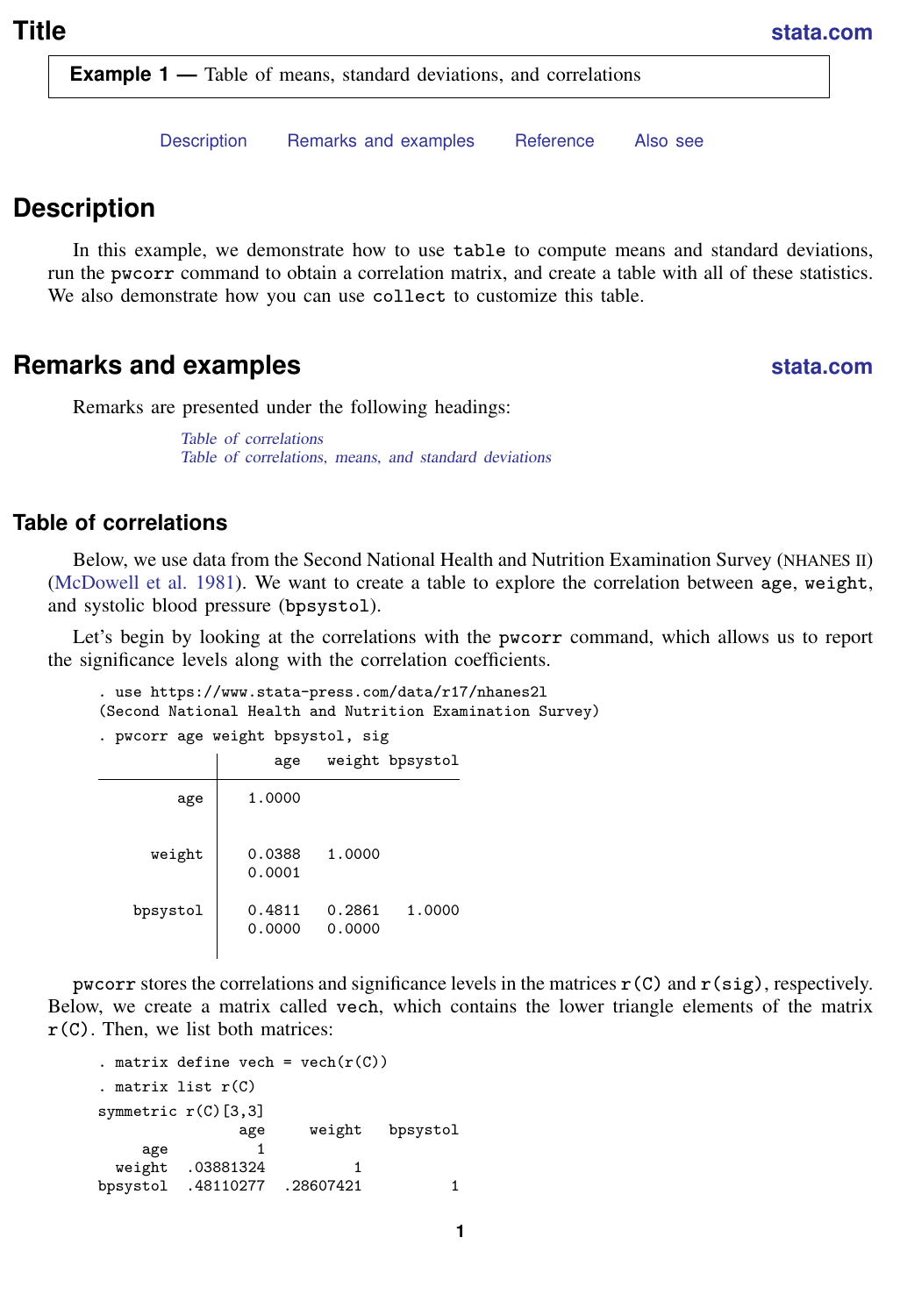```
. matrix list vech
vech[6,1]
                             c1
           age:age 1<br>veight .03881324:
        age:weight .03881324<br>e:bpsystol .48110277
     age:bpsystol
    weight:weight 1
  weight:bpsystol .28607421
bpsystol:bpsystol 1
```
We can see that vech() creates a column vector by stacking elements from the first column of  $r(C)$ , then the second column, and finally the third column. The variable before the colon is the row equation, and the variable after the colon is the row name.

To create our table, we can use [collect get](https://www.stata.com/manuals/tablescollectget.pdf#tablescollectget) to collect the column vectors of both the correlations matrix and the significance levels matrix. We then use [collect layout](https://www.stata.com/manuals/tablescollectlayout.pdf#tablescollectlayout) to lay out our table. We place the results for each row name on the rows, by interacting rowname and result, and the row equations (roweq) on the columns:

```
. collect get corr=vech(r(C)) sig=vech(r(sig))
. collect layout (rowname#result) (roweq)
Collection: default
     Rows: rowname#result
  Columns: roweq
  Table 1: 9 x 3
```

|                         | Age (years) Weight (kg) Systolic blood pressure |            |  |  |
|-------------------------|-------------------------------------------------|------------|--|--|
| Age (years)             |                                                 |            |  |  |
| corr                    |                                                 |            |  |  |
| sig                     | ٠                                               |            |  |  |
| Weight (kg)             |                                                 |            |  |  |
| corr                    | .0388132                                        |            |  |  |
| sig                     | .0000782                                        |            |  |  |
| Systolic blood pressure |                                                 |            |  |  |
| corr                    | .4811028                                        | .2860742   |  |  |
| sig                     | 0                                               | $3.7e-194$ |  |  |

This is a good starting point, but instead of displaying the significance levels, we would like to display stars representing those levels. We use [collect stars](https://www.stata.com/manuals/tablescollectstars.pdf#tablescollectstars) to display three stars for values of sig less than 0.01, two stars for values less than 0.05, and one star for values less than 0.1. The attach option tells Stata to attach these stars to the correlations (corr), and shownote adds the note explaining the significance levels that the stars represent.

Additionally, rather than displaying a value of 1 for the correlation of a variable with itself, we want to display a dash. We use [collect style cell](https://www.stata.com/manuals/tablescollectstylecell.pdf#tablescollectstylecell) to specify that values of corr beyond 0.99 should be labeled with a dash. We also format the correlations to four decimal places and center them horizontally. Whereas before we included all results, now we update our table layout to include only the correlations (result[corr]):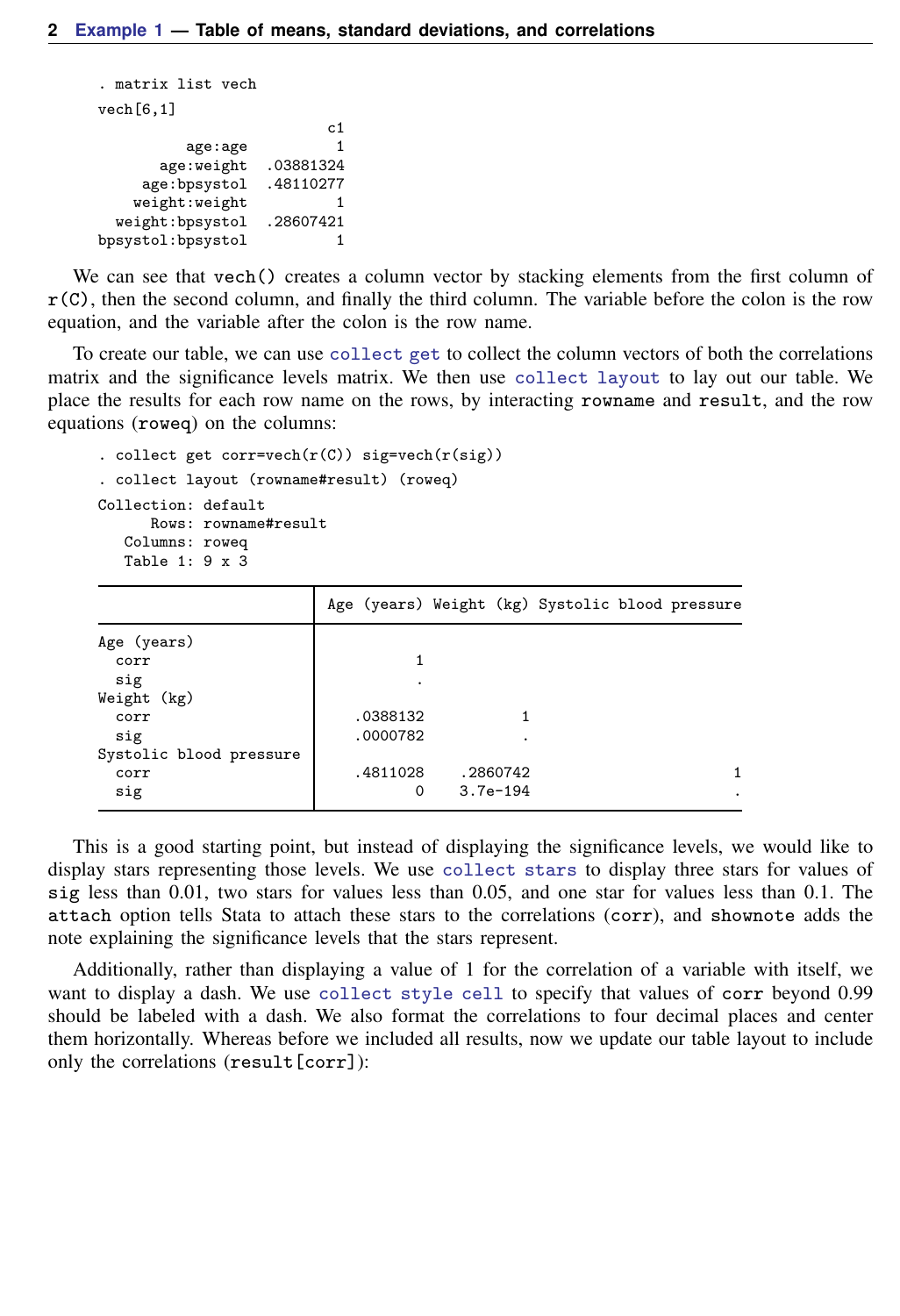. collect stars sig 0.01 "\*\*\*" 0.05 "\*\*" 0.1 "\*", attach(corr) shownote

```
. collect style cell result[corr], maximum(0.99, label("-")) nformat(%6.4f) halign(center)
. collect layout (rowname#result[corr]) (roweq)
Collection: default
      Rows: rowname#result[corr]
   Columns: roweq
   Table 1: 6 x 3
                        Age (years) Weight (kg) Systolic blood pressure
```

|                         |           | age (years) weight (kg) systolic blood pressure |  |  |
|-------------------------|-----------|-------------------------------------------------|--|--|
| Age (years)             |           |                                                 |  |  |
| corr                    |           |                                                 |  |  |
| Weight (kg)             |           |                                                 |  |  |
| corr                    | 0.0388*** |                                                 |  |  |
| Systolic blood pressure |           |                                                 |  |  |
| corr                    |           | $0.4811***$ 0.2861***                           |  |  |
|                         |           |                                                 |  |  |

\*\*\* p<.01, \*\* p<.05, \* p<.1

This table looks much better, but we can customize it further. Because we are displaying only correlations, we can hide the labels for the results with [collect style header](https://www.stata.com/manuals/tablescollectstyleheader.pdf#tablescollectstyleheader). Additionally, we will remove the border on the right side of the corner and row-header sections of the table. The dimension border block divides the table into four sections: corner, column-header, row-header, and item. This dimension allows us to modify borders for a whole section of the table. Finally, we add a descriptive title with [collect title](https://www.stata.com/manuals/tablescollecttitle.pdf#tablescollecttitle) and preview our table with [collect preview](https://www.stata.com/manuals/tablescollectpreview.pdf#tablescollectpreview):

```
. collect style header result, level(hide)
. collect style cell border block[corner row-header], border(right, pattern(nil))
. collect title "Table of correlations"
. collect preview
Table of correlations
                        Age (years) Weight (kg) Systolic blood pressure
```

| Age (years)                       |           |           |   |
|-----------------------------------|-----------|-----------|---|
| Weight (kg)                       | 0.0388*** |           |   |
| Systolic blood pressure 0.4811*** |           | 0.2861*** | - |
|                                   |           |           |   |

\*\*\* p<.01, \*\* p<.05, \* p<.1

<span id="page-2-0"></span>We can now export our table in our preferred style—Word, PDF, HTML, LATEX, Excel, or Markdown using [collect export](https://www.stata.com/manuals/tablescollectexport.pdf#tablescollectexport).

#### **Table of correlations, means, and standard deviations**

Building on our last table, suppose we also want to report the means and standard deviations for each variable. We previously created a column vector with the correlations and significance levels, but for this table, we will create a row vector with those values. The reason is that now we are going to collect other statistics for our table, and the collect system uses the dimensions coleq (column equation) and colname (column name) to identify those results. To align our results, we will need to reference our correlations using column equations and names as well.

To see how this works, let's create another collection for our new table and run our pwcorr command again. We will create a row vector of the correlations by transposing (') the column vector of correlations (vech $(r(C))$ ):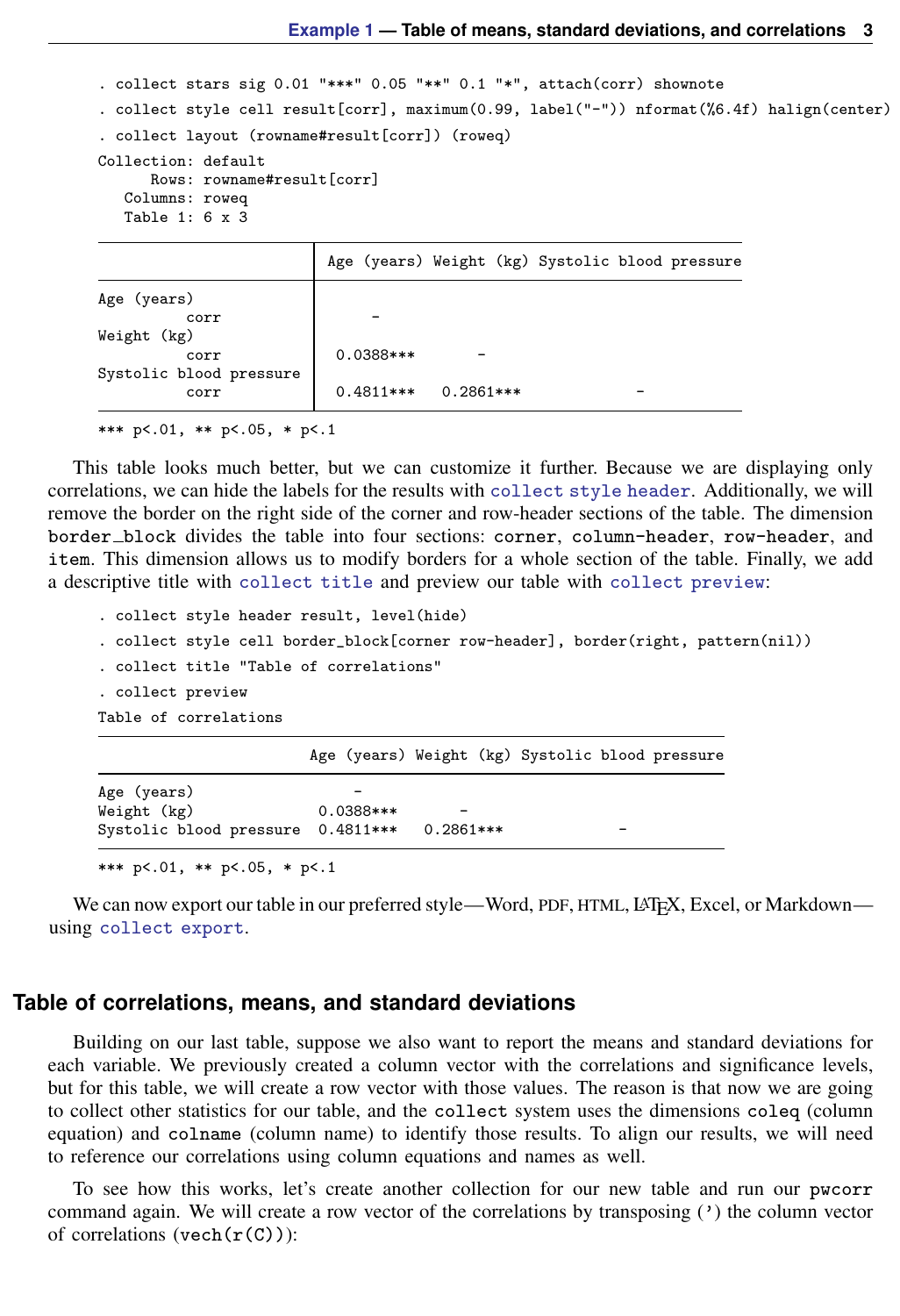```
. collect create corr2
(current collection is corr2)
. pwcorr age weight bpsystol, sig
                    age weight bpsystol
         age 1.0000
      weight 0.0388 1.0000
                 0.0001
   bpsystol 0.4811 0.2861 1.0000
                        0.0000
. matrix define vechrow = vech(r(C))'
. matrix list r(C)
symmetric r(C)[3,3]
                age weight bpsystol
     age 1
 weight .03881324 1<br>systol .48110277 .28607421
bpsystol .48110277 .28607421 1
. matrix list vechrow
vechrow[1,6]
          age: age: age: weight: weight: bpsystol:<br>age weight bpsystol weight bpsystol bpsystol
          age weight bpsystol<br>1 .03881324 .48110277
c1 1 .03881324 .48110277 1 .28607421 1
```
Now, we can identify the correlations by referring to the column equation and column name. We are now ready to create our table.

Previously, we used collect get to collect our results, but with the [table](https://www.stata.com/manuals/rtable.pdf#rtable) command, we can compute summary statistics and incorporate the results from another Stata command in the same table. This versatility will allow us to compute all our statistics with a single table command. With the statistic() option, we request the means and standard deviations of the three variables mentioned. With the command() option, we execute the pwcorr command. We also format the results to display only two digits to the right of the decimal. The arguments before the comma specify how we want to arrange our results. We place the summary statistics (result) and column equations on the rows and the column names of the matrix (colname) on the columns. We also modified the variable label for bpsystol to prevent the table from wrapping.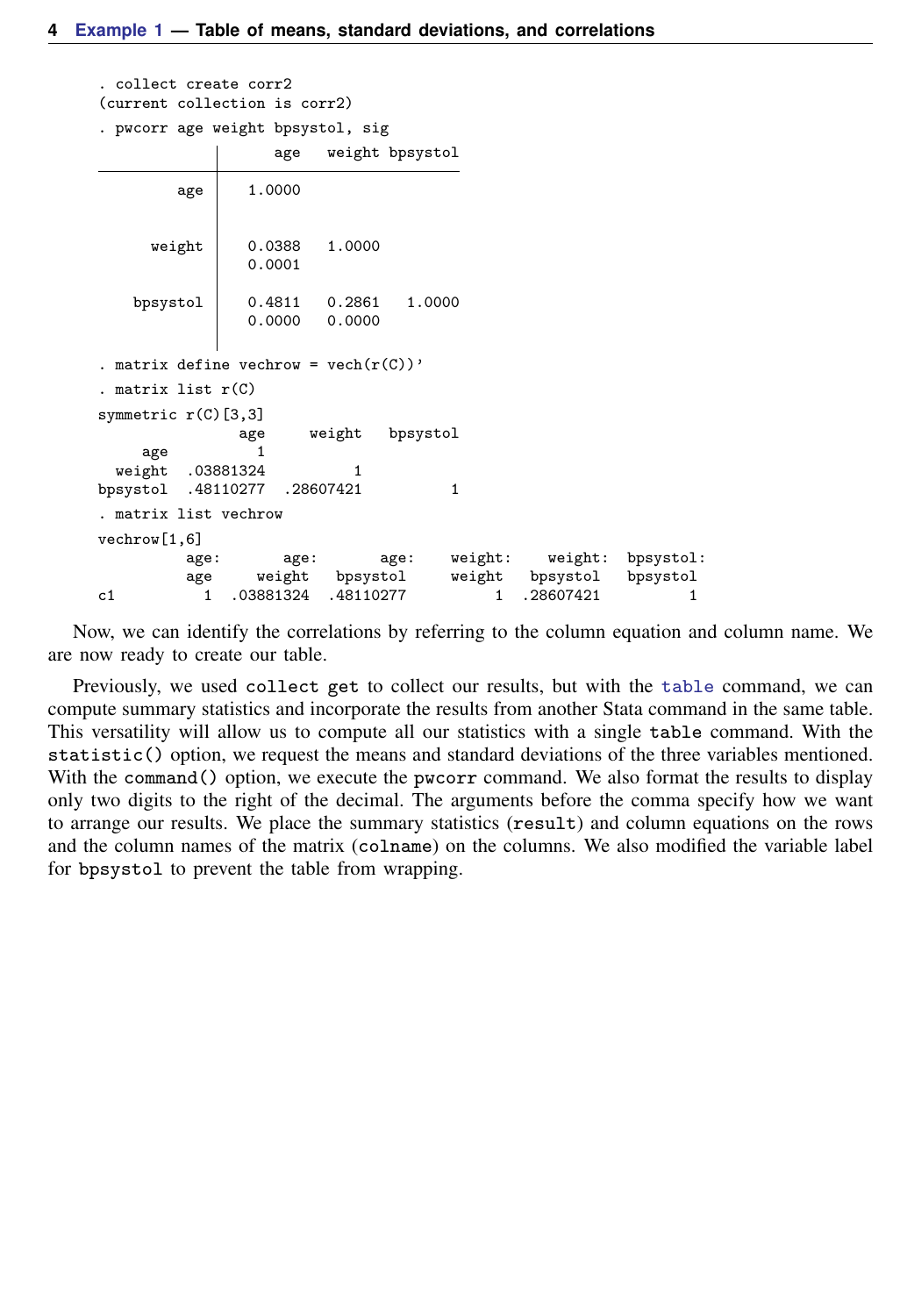. label variable bpsystol "BP"

```
. table (result coleq) (colname),
```
- > statistic(mean age weight bpsystol)
- > statistic(sd age weight bpsystol)
- > command(corr=(vech(r(C))') sig=(vech(r(sig))'):
- > pwcorr age weight bpsystol, sig) nformat(%5.2f mean sd)

|                                 |       | Age (years) Weight (kg) | BP         |
|---------------------------------|-------|-------------------------|------------|
| Mean                            |       |                         |            |
| Mean                            | 47.58 | 71.90                   | 130.88     |
| Standard deviation              |       |                         |            |
| Standard deviation              | 17.21 | 15.36                   | 23.33      |
| corr                            |       |                         |            |
| Age (years)                     |       |                         |            |
| pwcorr age weight bpsystol, sig | 1     | .0388132                | .4811028   |
| Weight (kg)                     |       |                         |            |
| pwcorr age weight bpsystol, sig |       | 1                       | .2860742   |
| BP                              |       |                         |            |
| pwcorr age weight bpsystol, sig |       |                         | 1          |
| sig                             |       |                         |            |
| Age (years)                     |       |                         |            |
| pwcorr age weight bpsystol, sig |       | .0000782                | $\Omega$   |
| Weight (kg)                     |       |                         |            |
| pwcorr age weight bpsystol, sig |       |                         | $3.7e-194$ |
| BP                              |       |                         |            |
| pwcorr age weight bpsystol, sig |       |                         |            |

We will use the maximum () option with collect style cell to display a dash for correlations between a variable and itself. And we will display stars for levels of significance, as we did with our previous table. Then, we can lay out our table with the variables (colname) on the rows and the results on the columns. The means and standard deviations can be identified by levels of colname and result. However, the correlations are identified by the value of the column name, column equation, and result. Therefore, we interact coleq with the level corr of result in our table layout.

```
. collect style cell result[corr],
> maximum(0.99, label(" - ")) nformat(%6.4f) halign(center)
. collect stars sig 0.01 "***" 0.05 "**" 0.1 "*", attach(corr) shownote
. collect layout (colname) (result[mean sd] coleq#result[corr])
Collection: Table
      Rows: colname
   Columns: result[mean sd] coleq#result[corr]
   Table 1: 3 x 5
```

| Mean   | Standard deviation | Age (years)<br>corr | Weight (kg)<br>corr | BP<br>corr |
|--------|--------------------|---------------------|---------------------|------------|
| 47.58  | 17.21              |                     |                     |            |
| 71.90  | 15.36              | 0.0388***           |                     |            |
| 130.88 | 23.33              | $0.4811***$         | $0.2861***$         |            |
|        |                    |                     |                     |            |

\*\*\* p<.01, \*\* p<.05, \* p<.1

We now have the layout we want, but we will make a few modifications to polish the table further. First, we will hide the label "corr" with collect style header. Then, we will shorten the label for the standard deviations with [collect label levels](https://www.stata.com/manuals/tablescollectlabel.pdf#tablescollectlabel). Rather than repeating the variable labels on the rows and columns, we want to create an index for the variables and use those numbers in